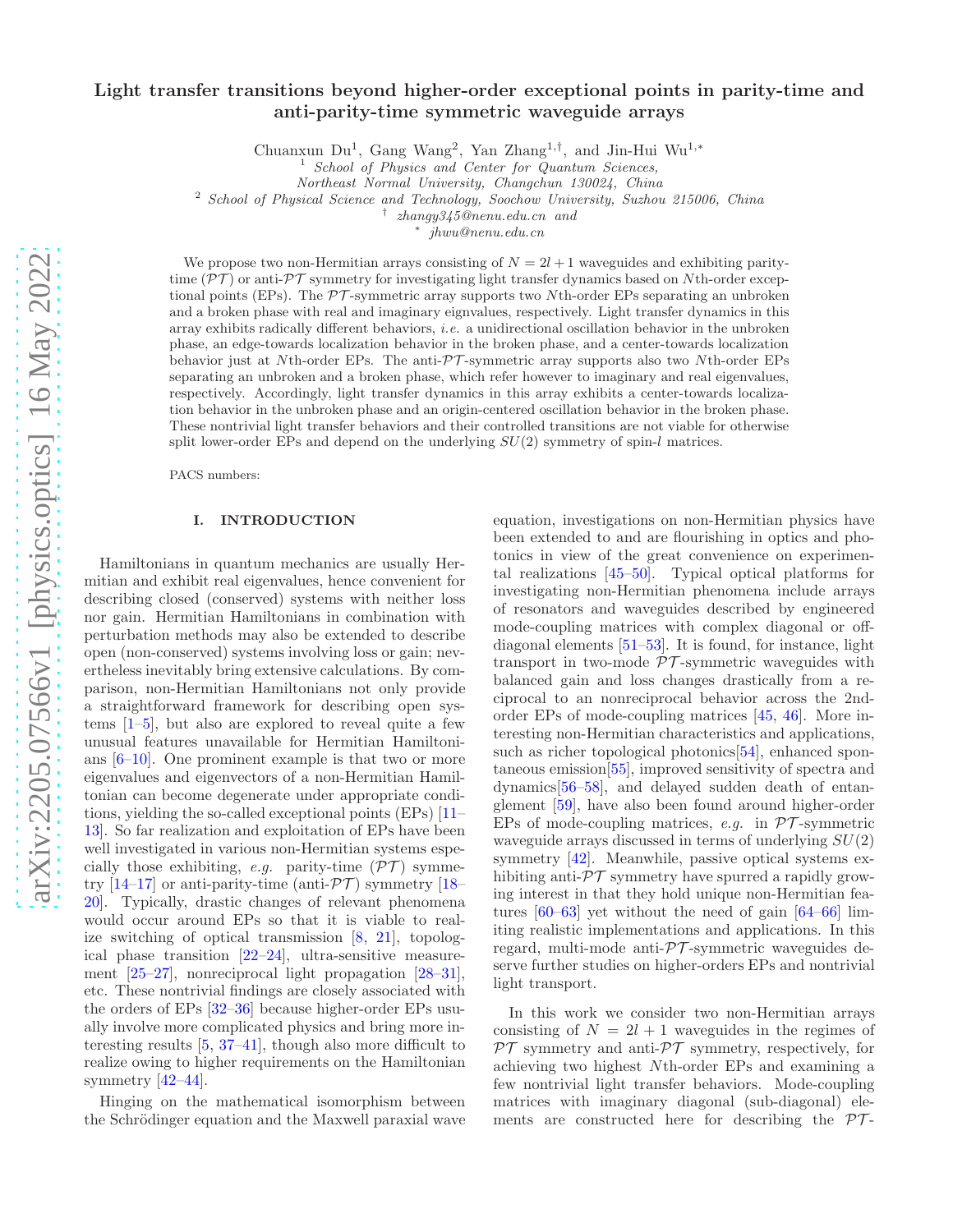

<span id="page-1-0"></span>FIG. 1: A  $\mathcal{PT}$ -symmetric array of  $2l + 1$  single-mode waveguides arranged (extending) along the x-axis  $(z \text{ axis})$ . Each mode  $a_n$  exhibits an imaginary propagation constant  $-i\eta\Delta$ indicating balanced gain ( $n < 0$ ) and loss ( $n > 0$ ) for  $\Delta > 0$ while two real coupling constants  $\Gamma_n$  and  $\Gamma_{n-1}$  ( $\Gamma_{n+1}$  and  $\Gamma_n$ ) with its neighbors  $a_{n+1}$  and  $a_{n-1}$ , respectively, for  $n > 0$  $(n < 0).$ 

symmetric (anti- $\mathcal{PT}$ -symmetric) waveguide array on the basis of two spin-l matrices  $[43, 44]$  $[43, 44]$  embodying the underlying  $SU(2)$  symmetry. Different from the ballistic (breathing-like) light transport in a Hermitian waveguide array, the light transport in our  $\mathcal{PT}$ -symmetric waveguide array can be switched between a unidirectional oscillation behavior in the unbroken phase and an edgetowards localization behavior (related to the skin effect [\[67\]](#page-8-15)) in the broken phase through a center-towards localization behavior at one Nth-order EP. Such a sensitive transition of light transfer behaviors becomes impossible when both Nth-order EPs are split into a series of lower-order EPs by modifying somehow the corresponding mode-coupling matrix. Compared to the

 $PT$ -symmetric waveguide array with balanced gain and loss, the anti- $\mathcal{PT}$ -symmetric waveguide array with passive couplings [\[65,](#page-8-16) [68](#page-8-17)[–70](#page-8-18)] supports another transition between distinct light transfer behaviors around one Nthorder EP: a center-towards localization behavior even in the unbroken phase and an origin-centered oscillation behavior in the broken phase.

## II. PT-SYMMETRIC WAVEGUIDE ARRAY

In this section, we start by considering in Fig. [1](#page-1-0) an array consisting of  $N = 2l + 1$  single-mode waveguides labeled by  $a_n$  for  $n \in \{-l, l\}$ . Our goal is to examine nontrivial light transfer behaviors based on Nth-order EPs by constructing a  $\mathcal{PT}$ -symmetric mode-coupling matrix for this N-mode waveguide array with underlying  $SU(2)$ symmetry. Generally speaking, Nth-order EPs are viable to be observed via a fine tuning of propagation and coupling constants, though may be easily split into lowerorder EPs even in case of a slightly broken Nth-order  $SU(2)$  symmetry. In principle, two Nth-order EPs will be found at  $\alpha = \pm \beta$  for an  $N \times N$  non-Hermitian matrix  $H_{non} = \alpha S_i + i \beta S_j$  (i = x and j = z or vice versa), being  $S_i$  ( $S_j$ ) the Cartesian operator along the *i*-axis (*j*-axis) of a spin-l system [\[44\]](#page-8-0). Such non-Hermitian matrices have been adopted to describe various quantum or classical systems, including the Bose-Hubbard model [\[43](#page-7-19)], ultracold Bose gases [\[71](#page-8-19)], and waveguide arrays [\[58\]](#page-8-9).

With above considerations, we construct the  $PT$ symmetric mode-coupling matrix

<span id="page-1-1"></span>
$$
H = 2\Gamma S_x + i\Delta S_z = \begin{pmatrix} i l \Delta & \Gamma_{1-l} & 0 & \cdots & 0 & 0 & 0 \\ \Gamma_{1-l} & -i(1-l) \Delta & \Gamma_{2-l} & \cdots & 0 & 0 & 0 \\ 0 & \Gamma_{2-l} & -i(2-l) \Delta & \ddots & \ddots & 0 & 0 \\ \vdots & \vdots & \ddots & \ddots & \ddots & \vdots & \vdots \\ 0 & 0 & \ddots & \ddots & -i(l-2) \Delta & \Gamma_{l-2} & 0 \\ 0 & 0 & 0 & \cdots & \Gamma_{l-2} & -i(l-1) \Delta & \Gamma_{l-1} \\ 0 & 0 & 0 & \cdots & 0 & \Gamma_{l-1} & -i l \Delta \end{pmatrix}, \qquad (1)
$$

with imaginary diagonal elements  $H_{n,n} = -in\Delta$  for  $n \in \{-l, l\}$  and real sub-diagonal elements  $H_{n\pm 1,n}$  =  $H_{n,n\pm 1} = \Gamma_n$  restricted by  $\Gamma_n = \Gamma \sqrt{\left(l \pm n + 1\right)\left(l \mp n\right)}$ for  $n \in \pm \{0, l - 1\}$ . With respect to the waveguide array as illustrated in Fig. [1](#page-1-0) [\[46](#page-8-5)], imaginary diagonal elements refer to gain or loss constants adjusted, e.g. by a temperature gradient [\[72](#page-8-20), [73\]](#page-8-21), while real sub-diagonal elements refer to adjacent couplings adjusted, e.g. by the waveguide separations [\[74,](#page-8-22) [75](#page-8-23)]. To be more specific, the waveguide array described by Eq. [\(1\)](#page-1-1) exhibits balanced gain and loss  $(H_{-n,-n} = -H_{n,n} = in\Delta)$  in the presence of a neutral  $(H_{0,0} = 0)$  central waveguide. On this basis, the mode-coupling matrix in Eq.  $(1)$  is found to be exactly  $\mathcal{PT}$  symmetric because it satisfies the commutation relation  $[\mathcal{PT}, H] = 0$ , where the parity operator  $\mathcal P$  indicates spatial reflection and is described by the standard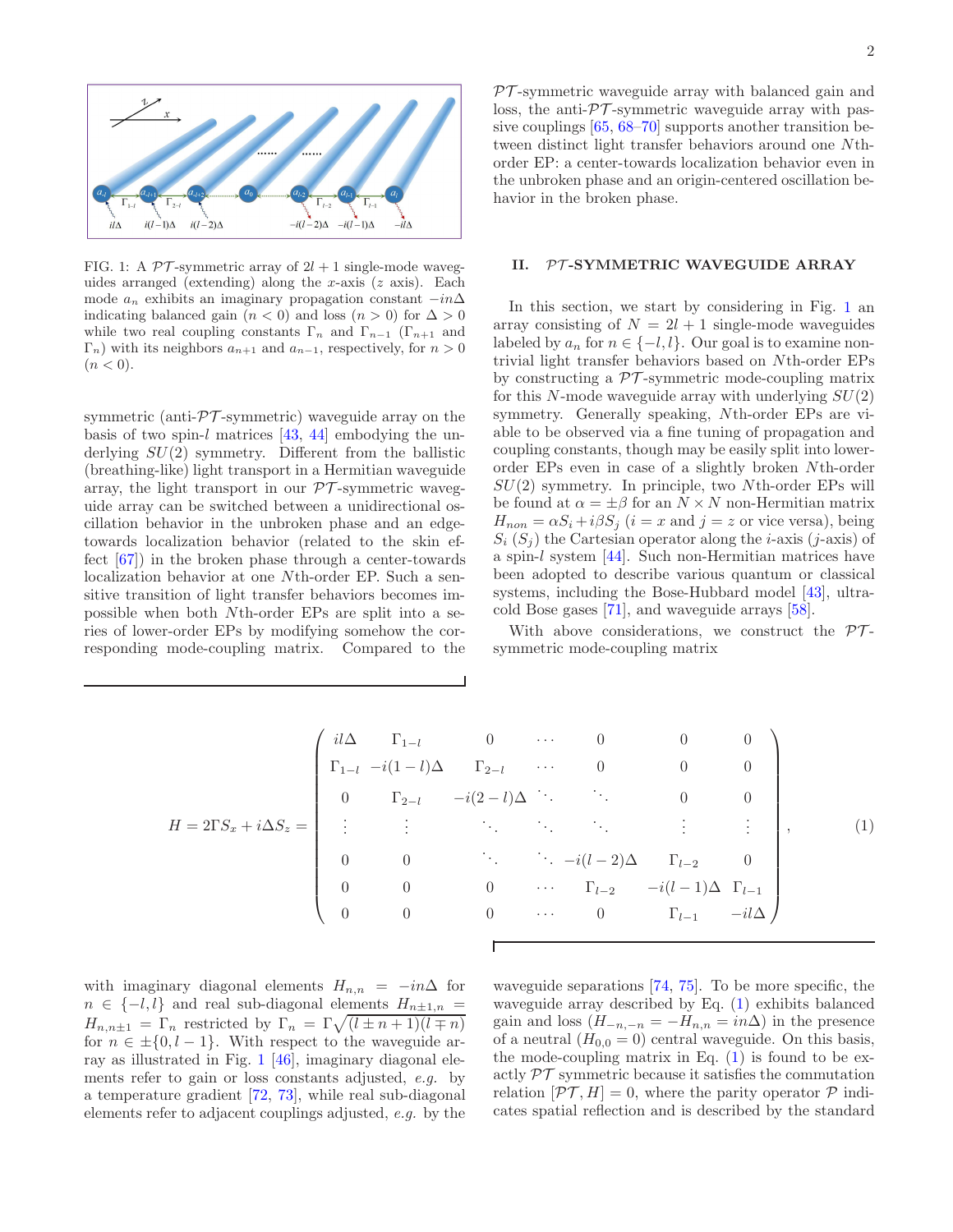

<span id="page-2-0"></span>FIG. 2: (a) Real and (b) imaginary parts of  $2l+1$  eigenvalues of  $PT$ -symmetric mode-coupling matrix H in Eq. [\(1\)](#page-1-1) against  $\Delta/\Gamma$  with  $\Gamma_n = \Gamma \sqrt{\frac{l \pm n + 1}{l \mp n}}$  for  $n \in \pm \{0, l - 1\}$  and  $l = 7$ . (c) Real and (d) imaginary parts of  $2l + 1$  eigenvalues of  $PT$ -symmetric mode-coupling matrix H in Eq. [\(1\)](#page-1-1) against  $\Delta/\Gamma$  with  $\Gamma_n = \Gamma$  for  $n \in \pm \{0, l - 1\}$  and  $l = 7$ .

involutory permutation matrix

$$
\mathcal{P} = \begin{pmatrix} 0 & 0 & \cdots & 0 & 1 \\ 0 & 0 & \cdots & 1 & 0 \\ \vdots & \vdots & \ddots & \vdots & \vdots \\ 0 & 1 & \cdots & 0 & 0 \\ 1 & 0 & \cdots & 0 & 0 \end{pmatrix},
$$
 (2)

while the time reversal operator  $\mathcal T$  indicates complex conjugation with  $H^{\dagger} = \mathcal{T} H^T \mathcal{T} = \mathcal{T} H \mathcal{T}$ .

We plot real parts in Fig.  $2(a)$  $2(a)$  while imaginary parts in Fig. [2\(](#page-2-0)b) of eigenvalues  $\lambda_n$  of PT-symmetric mode-coupling matrix H in Eq. [\(1\)](#page-1-1) with  $l = 7$ . It is easy to see that all fifteen eigenvalues coalesce at  $\Delta/\Gamma$  =  $\pm 2$  with  $\lambda_n \equiv 0$ , yielding thus two highest 15th-order EPs marked by  $\Upsilon_l$  and  $\Upsilon_r$ . It is more important that the  $\mathcal{PT}$ -symmetric waveguide array can be engineered on demand to work in the unbroken phase with purely real eigenvalues in the case of  $|\Delta/\Gamma| < 2$ , while in the broken phase with purely imaginary eigenvalues in the case of  $|\Delta/\Gamma| > 2$ . To clarify the importance of choosing proper sub-diagonal elements, we then make similar plots in Fig.  $2(c)$  $2(c)$  and Fig.  $2(d)$  for another  $\mathcal{PT}$ -symmetric mode-coupling matrix where  $\Gamma_n =$  $\Gamma \sqrt{(l \pm n + 1)(l \mp n)}$  is replaced by  $\Gamma_n = \Gamma$  for  $n \in$  $\pm \{0, l-1\}$ . It is found that each 15th-order EP degrades into a dozen of 2nd-order EPs and a single 3rd-order EP. To be more specific, points  $\Upsilon_l$  and  $\Upsilon_r$  are split into groups  $\{A_l^{\pm}, B_l^{\pm}, C_l^{\pm}, D_l, E_l^{\pm}, F_l^{\pm}, G_l^{\pm}\}\$  (not shown) and  $\{A_r^{\pm}, B_r^{\pm}, C_r^{\pm}, D_r, E_r^{\pm}, F_r^{\pm}, G_r^{\pm}\}\$  (shown), respectively, in a way of exact mirror symmetry with respect to  $\Delta/\Gamma = 0$ . This then results in a very narrow unbroken phase between points  $A_t^{\pm}$  and  $A_r^{\pm}$ ; twelve partially broken phases



<span id="page-2-2"></span>FIG. 3: Evolutions of mode excitations in a  $\mathcal{PT}$ -symmetric waveguide array with  $\Gamma_n = \Gamma \sqrt{(l \pm n + 1)(l \mp n)}$  (a,b,c) or  $\Gamma_n = \Gamma$  (d,e,f) for  $n \in \pm \{0, l - 1\}$  and  $l = 7$  regarding the same initial excitation  $a_n(0) = \delta_{n,0}$ . The upper and lower panels are plotted with  $\Delta/\Gamma = 1$  (a);  $\Delta/\Gamma = 2$  (b);  $\Delta/\Gamma = 4$ (c) and  $\Delta/\Gamma = 0.02$  (d);  $\Delta/\Gamma = 0.494$  (e);  $\Delta/\Gamma = 3$  (f), respectively.

between points  $G_l^{\pm}$  and  $A_l^{\pm}$  as well as between points  $A_r^{\pm}$ and  $G_r^{\pm}$ ; two fully broken phases at the left of points  $G_l^{\pm}$ or at the right of points  $G_r^{\pm}$ .

As a light beam is incident upon one or more of the N waveguides, its longitudinal propagation along the z-axis and transverse transfer between adjacent waveguides evolve according to a Schrödinger-like equation  $i\partial_z\psi = H\psi$  [\[45,](#page-8-1) [46](#page-8-5)]. Here an  $N \times 1$  column vector  $\psi = (a_{-l},...,a_0,...,a_l)^T$  has been introduced to describe the collective excitation of this  $\mathcal{PT}$ -symmetric waveguide array, being  $a_n$  an excitation amplitude of the *n*th mode. Using the PT-symmetric mode-coupling matrix  $H$  in Eq.  $(1)$ , it is straightforward to expand the Schrödingerlike equation into

<span id="page-2-1"></span>
$$
\frac{\partial a_n}{\partial z} = \begin{cases}\n- n \Delta a_n - i \Gamma_n a_{n-1} - i \Gamma_{n+1} a_{n+1} & (n < 0), \\
-i \Gamma_n (a_{n-1} + a_{n+1}) & (n = 0), \\
-n \Delta a_n - i \Gamma_{n-1} a_{n-1} - i \Gamma_n a_{n+1} & (n > 0),\n\end{cases}
$$
\n(3)

restricted by the boundary conditions  $n \in \{-l, l\}$  and  $\Gamma_{-l-1} = \Gamma_{l+1} = 0.$ 

We examine with Eq.  $(3)$  evolutions of mode excitations characterized by  $|a_n(z)|^2 / \sum_n |a_n(z)|^2$  in the PTsymmetric waveguide array for a single-site initial excitation  $a_n(0) = \delta_{n,0}$ . Plotted with  $\Delta/\Gamma = 1$  in the unbroken phase, Fig.  $3(a)$  $3(a)$  shows that the incident light first transfers unidirectionally toward waveguides of larger gain constants until reaching the left edge, then oscillates symmetrically between the left and right edges with a period  $\delta z = 2\pi/\sqrt{4\Gamma^2 - \Delta^2}$ . This is different from the (breathing-like) bidirectional Bloch oscillations observed in corresponding Hermitian waveguide arrays [\[72](#page-8-20)] because mode-coupling matrix  $H$  exhibits real eigenval-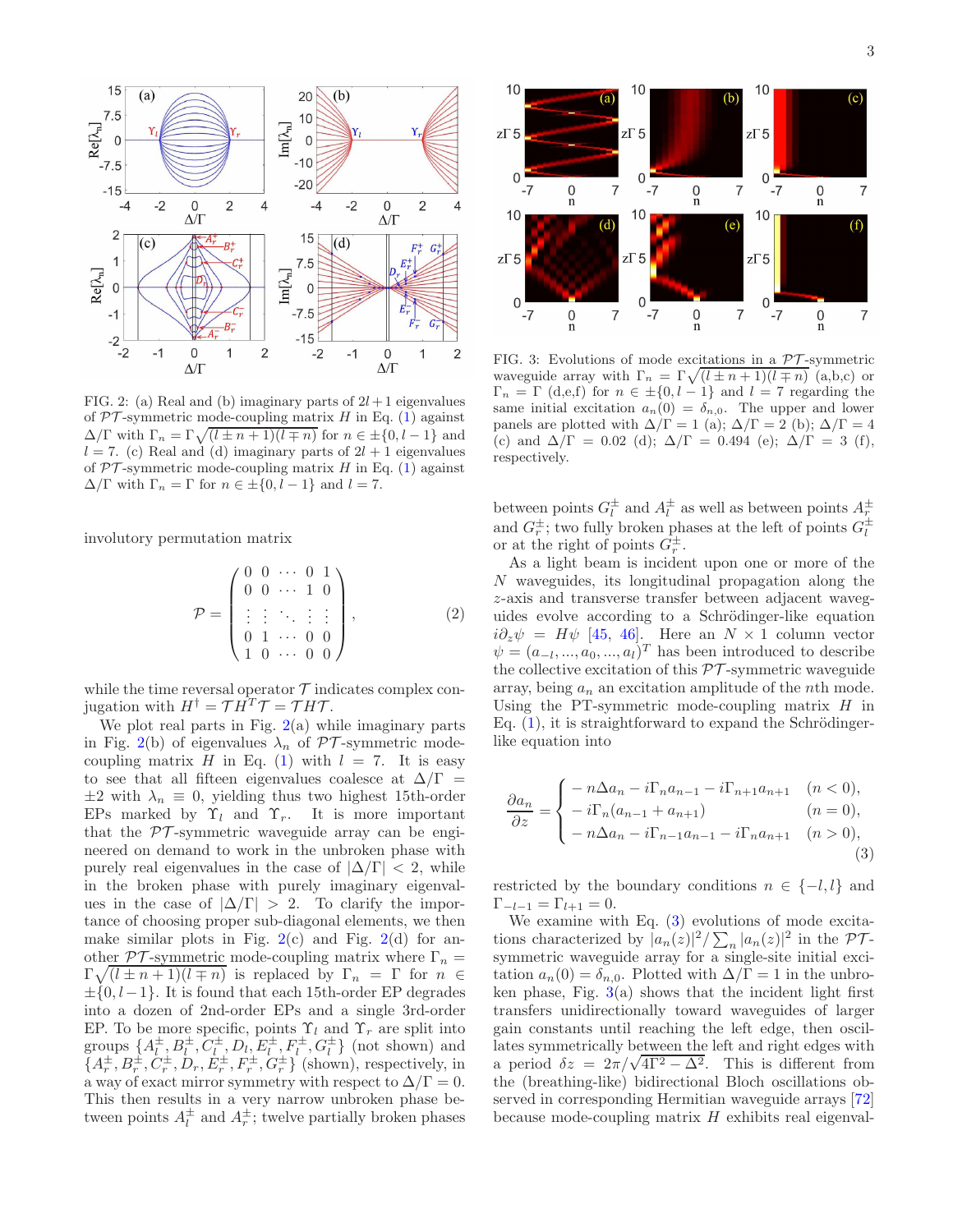

<span id="page-3-0"></span>FIG. 4: Evolutions of central  $(n = 0)$  mode excitation referring to a few typical ratios of  $\Delta/\Gamma$  in a PT-symmetric waveguide array with  $\Gamma_n = \Gamma \sqrt{\frac{l \pm n + 1}{l \mp n}}$  for  $n \in \pm \{0, l-1\}$ and  $l = 7$  regarding the initial excitation  $a_n(0) = \delta_{n,7}$ .

ues and linearly gradient gain/loss constants. In other words, the unidirectional oscillation occurs only if an excitation transfer from the central  $(n = 0)$  waveguide is increasingly evanescent toward the right  $(n > 0)$  waveguides while increasingly amplified toward the left  $(n < 0)$ waveguides in an exactly asymmetric manner. Plotted with  $\Delta/\Gamma = 2$  at one Nth-order EP  $\Upsilon_r$ , Fig. [3\(](#page-2-2)b) shows that mode excitations are localized around the central waveguide with no oscillations after a single reflection from the left edge. This may be attributed to a strong centripetal force arising from the highest-degree degeneracy of all eigenvalues  $\lambda_n \equiv 0$  and promises a robust directional output of mode excitations from the interface of middle waveguides with loss and gain respectively. Plotted with  $\Delta/\Gamma = 4$  in the broken phase, Fig. [3\(](#page-2-2)c) shows that mode excitations suffer neither oscillations nor reflections and are localized near the left edge instead, similar to the skin effect. This promises another robust directional output of mode excitations clinging to the left edge and can be understood by considering that complex eigenvalues of mode-coupling matrix  $H$  lead to evanescent evolutions in general, leaving only amplified supermodes on waveguides of largest gain [\[45\]](#page-8-1). Similar light transfer behaviors have been discussed in [\[45\]](#page-8-1), but it is worth noting that mode excitations in our work are confined in a much smaller number of waveguides, yielding thus much tighter light transfer behaviors facilitating potential applications, applications, as spin-l matrices  $S_x$ and  $S_z$  are used to construct mode-coupling matrix  $H$ .

Light transfer behaviors in the  $\mathcal{PT}$ -symmetric waveg-

uide array will become quite different, provided that each Nth-order EP is split into a series of lower-order EPs as shown in Fig.  $2(c)$  $2(c)$  and Fig.  $2(d)$ . This is examined in Fig. [3\(](#page-2-2)d) for an unbroken phase between 2nd-order EPs  $A_l^{\pm}$  and  $A_r^{\pm}$ ; in Fig. [3\(](#page-2-2)e) at 2nd-order EPs  $E_l^{\pm}$  separating two partially broken phases; in Fig.  $3(f)$  $3(f)$  for a fully broken phase at the right of 2nd-order EPs  $G_r^{\pm}$ . We can see that evolutions of mode excitations vary from an asymmetric (breathing-like) bidirectional oscillation behavior, through an imperfect left-towards localization behavior, to a perfect left-towards localization behavior when  $\Delta/\Gamma$  is increased to across one by one the 2nd and 3rd-order EPs. This nontrivial transition of light transfer behaviors depends critically on the order (degree of degeneracy) and the number of EPs. It is worth noting that the center-towards localization behaviors observed in Fig. [3\(](#page-2-2)b) cannot be observed again in the absence of highest Nth-order EPs.

Each Nth-order EP in Fig.  $2(a)$  $2(a)$  and Fig.  $2(b)$  for the  $PT$ -symmetric waveguide array indicates also a sensitive transition with respect to distinct light transfer behaviors. This is justified in Fig. [4](#page-3-0) by examining  $|a_0(z)|^2/\sum_n |a_n(z)|^2$  for a few typical ratios of  $\Delta/\Gamma$  and another single-site initial excitation  $a_n = \delta_{n,7}$ . It is easy to see that the central waveguide exhibits a robust mode excitation with neither periodic oscillations nor a fast decay for  $\Delta/\Gamma = 2$  referring to one Nth-order EP  $\Upsilon_r$ . Adjusting  $\Delta/\Gamma$  to enter the unbroken or broken phase beyond this Nth-order EP, we find instead periodic oscillations or a fast decay of mode excitation in the central waveguide. Hence it is viable to attain a robust output of mode excitation from the central waveguide or realize a sensitive switching between distinct light transfer behaviors in the  $\mathcal{PT}$ -symmetric waveguide array by accurately modulating  $\Delta$  or  $\Gamma$ .

## III. ANTI-PT -SYMMETRIC WAVEGUIDE ARRAY

In this section, we try to construct an anti- $\mathcal{PT}$ symmetric mode-coupling matrix so as to further investigate highest Nth-order EPs and nontrivial light transfer behaviors in an alternative array consisting of  $N = 2l + 1$ single-mode waveguides. This can be done by rotating both  $S_x$  and  $S_z$  in the PT-symmetric mode-coupling matrix H around  $S_y$ , yielding thus  $S_x \to S_z$  and  $S_z \to -S_x$ . The resultant anti- $\mathcal{PT}$ -symmetric mode-coupling matrix is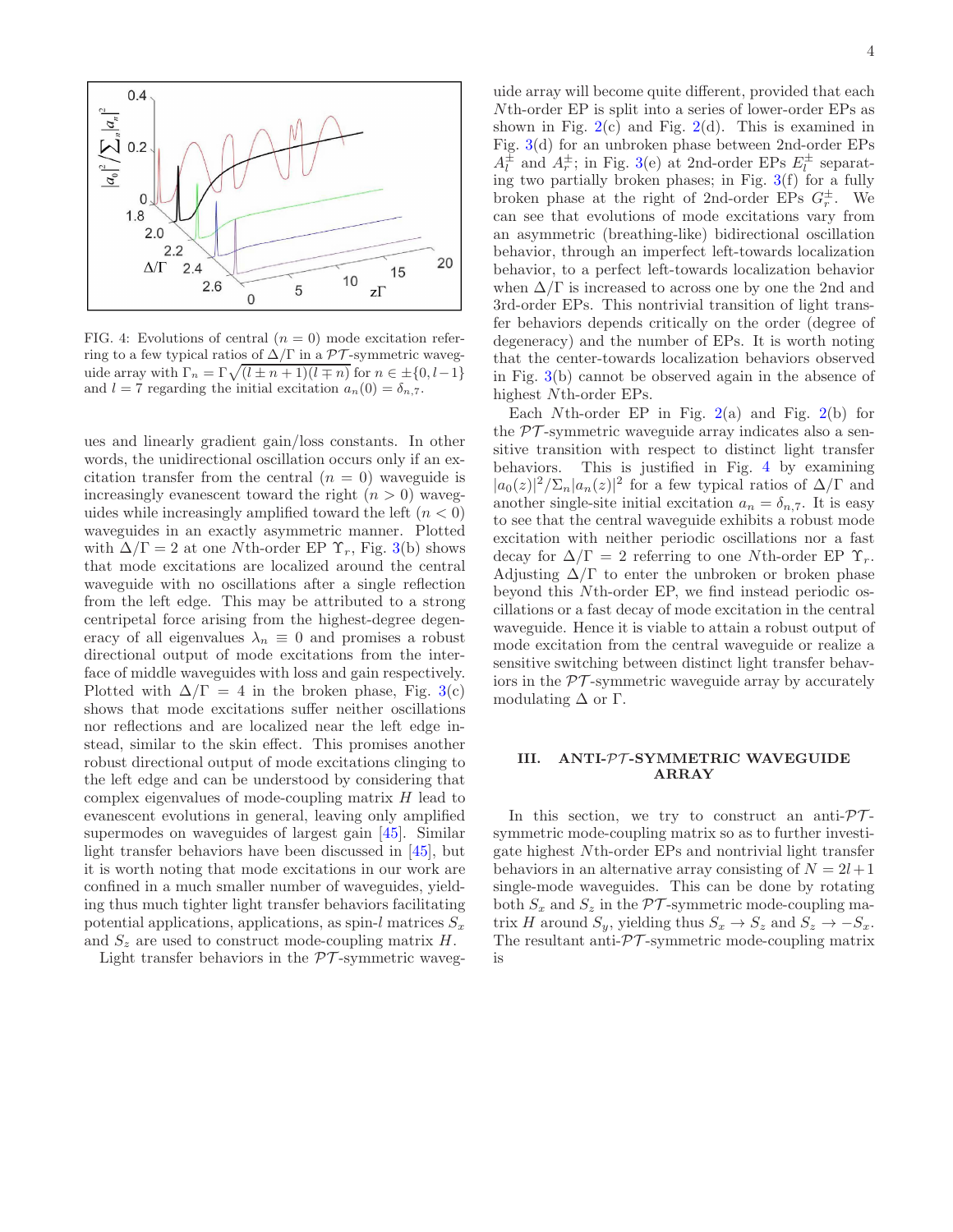<span id="page-4-4"></span>
$$
\widetilde{H} = \Delta S_z - 2i\Gamma S_x = \begin{pmatrix}\n l\Delta & -i\Gamma_{1-l} & 0 & \cdots & 0 & 0 & 0 \\
 -i\Gamma_{1-l} & (l-1)\Delta & -i\Gamma_{2-l} & \cdots & 0 & 0 & 0 \\
 0 & -i\Gamma_{2-l} & (l-2)\Delta & \ddots & \ddots & 0 & 0 \\
 \vdots & \vdots & \ddots & \ddots & \ddots & \vdots & \vdots \\
 0 & 0 & \ddots & \ddots & -(l-2)\Delta & -i\Gamma_{l-2} & 0 \\
 0 & 0 & 0 & \cdots & -i\Gamma_{l-2} & -(l-1)\Delta & -i\Gamma_{l-1} \\
 0 & 0 & 0 & \cdots & 0 & -i\Gamma_{l-1} & -l\Delta\n\end{pmatrix},
$$
\n(4)



<span id="page-4-0"></span>FIG. 5: (a) A non-Hermitian waveguide array consisting of  $2l + 1$  primary modes  $a_n$  and 2l assistant modes  $b_n$ . Each  $b_n$  exhibits an imaginary propagation constant  $-i\gamma$  (loss for  $\gamma > 0$ ) and a real coupling constant  $\Gamma_n$  with two adjacent  $a_n$ , which exhibits instead a complex propagation constant  $-n\Delta + i\gamma_n$  (gain for  $\gamma_n > 0$ ). (b) An equivalent anti- $PT$ -symmetric waveguide array with imaginary coupling constants  $-i\Gamma_n$  after eliminating the 2l assistant modes with properly designed  $\gamma_n$  and  $\tilde{\Gamma}_n$ .

which reserves the underlying  $SU(2)$  symmetry on one hand and satisfies the anti-commutation relation  $\{\mathcal{PT}, H\} = 0$  on the other hand. Obviously, the  $2l + 1$ diagonal elements  $H_{n,n}$  become real so that all waveguide modes  $a_n$  suffer neither loss nor gain, while the 4l sub-diagonal elements  $H_{n,n\pm 1}$  become imaginary so that waveguide modes  $a_n$  and  $a_{n\pm 1}$  are passively coupled. However, passive couplings are usually not realistic, hence one question arises: is it viable to realize modecoupling matrix  $H$  by modifying the waveguide array as shown in Fig. [1?](#page-1-0)

The answer is positive provided we insert an assistant waveguide described by mode  $b_n$  between each pair of primary waveguides described by modes  $a_n$  and  $a_{n-1}$   $(a_{n+1})$ for  $n > 0$   $(n < 0)$  as shown in Fig. [5\(](#page-4-0)a) [\[65\]](#page-8-16). With respect to this  $\hat{N} = 4l + 1$  waveguide array, we can write down the Schrödinger-like equation  $i\partial_z\hat{\psi} = \hat{H}\hat{\psi}$  for a  $\hat{N} \times \hat{N}$ mode-coupling matrix  $\hat{H}$  and a  $\hat{N} \times 1$  column vector  $\hat{\psi}$ and expand it into the following equations of motion

$$
\frac{\partial a_n}{\partial z} = \begin{cases}\n(in\Delta + \gamma_n)a_n - i\widehat{\Gamma}_{n-1}b_{n-1} - i\widehat{\Gamma}_n b_n & (n < 0), \\
\gamma_n a_n - i\widehat{\Gamma}_{n-1}b_{n-1} - i\widehat{\Gamma}_{n+1}b_{n+1} & (n = 0), \\
(in\Delta + \gamma_n)a_n - i\widehat{\Gamma}_n b_n - i\widehat{\Gamma}_{n+1}b_{n+1} & (n > 0);\n\end{cases}
$$
\n(5a)

<span id="page-4-3"></span><span id="page-4-1"></span>
$$
\frac{\partial b_n}{\partial z} = \begin{cases}\n-\gamma b_n - i\widehat{\Gamma}_n(a_n + a_{n+1}) & (n < 0), \\
-\gamma b_n - i\widehat{\Gamma}_n(a_{n-1} + a_n) & (n > 0),\n\end{cases}
$$
\n(5b)

where  $\gamma_n$  describes different gain constants of primary modes  $a_n$  while  $\gamma$  represents the common decay rates of assistant modes  $b_n$ . We have also introduced  $\widehat{\Gamma}_n$  to denote different coupling constants between modes  $b_n$  and  $a_n$  as well as  $b_n$  and  $a_{n+1}$   $(a_{n-1})$  for  $n < 0$   $(n > 0)$ . In the limit of  $\gamma \gg \widehat{\Gamma}_n$ , it is viable to attain with Eq. [\(5b\)](#page-4-1)

<span id="page-4-2"></span>
$$
b_n = \begin{cases} \n-i\widehat{\Gamma}_n(a_n + a_{n+1})/\gamma & (n < 0), \\ \n-i\widehat{\Gamma}_n(a_{n-1} + a_n)/\gamma & (n > 0), \n\end{cases}
$$
\n(6)

by directly setting  $\partial_z b_n = 0$  with the approximation of an adiabatic evolution [\[65,](#page-8-16) [68\]](#page-8-17).

Substituting Eq.  $(6)$  back into Eq.  $(5a)$ , we can further attain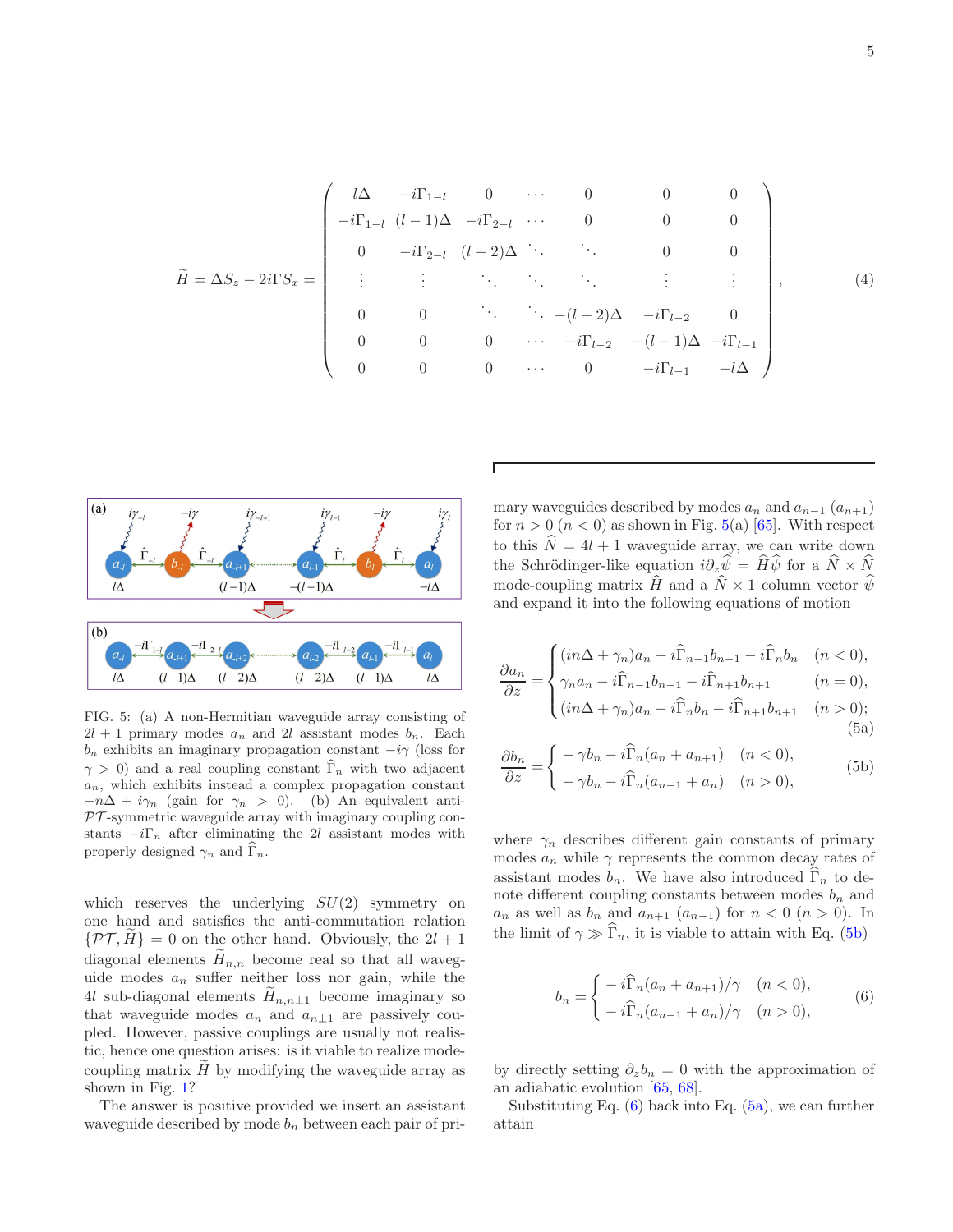$$
\frac{\partial a_n}{\partial z} = \begin{cases}\n\left[in\Delta + \gamma_n - (\widehat{\Gamma}_{n-1}^2 + \widehat{\Gamma}_n^2)/\gamma\right]a_n - (\widehat{\Gamma}_{n-1}^2/\gamma)a_{n-1} - (\widehat{\Gamma}_n^2/\gamma)a_{n+1} & (n < 0), \\
\left[\gamma_n - (\widehat{\Gamma}_{n-1}^2 + \widehat{\Gamma}_{n+1}^2)/\gamma\right]a_n - (\widehat{\Gamma}_{n-1}^2/\gamma)a_{n-1} - (\widehat{\Gamma}_{n+1}^2/\gamma)a_{n+1} & (n = 0), \\
\left[in\Delta + \gamma_n - (\widehat{\Gamma}_n^2 + \widehat{\Gamma}_{n+1}^2)/\gamma\right]a_n - (\widehat{\Gamma}_n^2/\gamma)a_{n-1} - (\widehat{\Gamma}_{n+1}^2/\gamma)a_{n+1} & (n > 0),\n\end{cases} (7)
$$



<span id="page-5-2"></span>FIG. 6: (a) Real and (b) imaginary parts of  $2l + 1$  eigenvalues of anti- $\mathcal{PT}$ -symmetric mode-coupling matrix  $H$  in Eq. [\(4\)](#page-4-4) against  $\Delta/\Gamma$  with  $\Gamma_n = \Gamma \sqrt{\frac{l \pm n + 1}{l \mp n}}$  for  $n \in \pm \{0, l - 1\}$  and  $l = 7$ .

by eliminating the 2l assistant modes  $b_n$ . Eq. [\(7\)](#page-5-0) finally reduces into

$$
\frac{\partial a_n}{\partial z} = \begin{cases} in\Delta a_n - \Gamma_n a_{n-1} - \Gamma_{n+1} a_{n+1} & (n < 0), \\ -\Gamma_n (a_{n-1} + a_{n+1}) & (n = 0), \\ in\Delta a_n - \Gamma_{n-1} a_{n-1} - \Gamma_n a_{n+1} & (n > 0), \end{cases}
$$
 (8)

when we take (i)  $\gamma_n = (\hat{\Gamma}_{n-1}^2 + \hat{\Gamma}_n^2)/\gamma$  for  $n < 0, \gamma_0 =$  $(\widehat{\Gamma}_{-1}^2 + \widehat{\Gamma}_{1}^2)/\gamma$  for  $n = 0$ , and  $\gamma_n = (\widehat{\Gamma}_{n}^2 + \widehat{\Gamma}_{n+1}^2)/\gamma$  for  $n > 0$ ; (*ii*)  $\widehat{\Gamma}_n^2/\gamma = \Gamma_{n+1}$  for  $n < 0$  and  $\widehat{\Gamma}_n^2/\gamma = \Gamma_{n-1}$  for  $n > 0$ . That means, we have  $\widehat{\Gamma}^2_{-n} = \widehat{\Gamma}^2_n$  and  $\gamma_{-n} = \gamma_n$  for  $n \in$  $\pm \{1, l\}$  restricted again by  $\Gamma_n = \Gamma \sqrt{\left(l \pm n + 1\right)\left(l \mp n\right)}$ for  $n \in \pm \{0, l - 1\}$  as the array of  $\hat{N}$  coupled waveguides in Fig.  $5(a)$  $5(a)$  reduces to the array of N waveguides in Fig.  $5(b)$  $5(b)$ . Eq.  $(8)$  is what we can attain by inserting the  $N \times 1$  column vector  $\psi = (\underline{a}_{-l}, ..., a_0, ..., a_l)^T$  and the  $N \times N$  mode-coupling matrix  $\widetilde{H}$  into the Schrödinger-like equation  $i\partial_z\psi = H\psi$ , justifying the feasibility for realizing effectively neutral waveguide arrays with passive couplings.

We plot in Fig.  $6(a)$  $6(a)$  and Fig.  $6(b)$ , respectively, real and imaginary parts of eigenvalues  $\lambda_n$  of the anti- $\mathcal{PT}$ symmetric matrix  $\hat{H}$  in Eq. [\(4\)](#page-4-4) with  $l = 7$ . In comparison to that observed in Fig.  $2(a)$  $2(a)$  and Fig.  $2(b)$ , the common feature is that all fifteen eigenvalues coalesce again at  $\Delta/\Gamma = \pm 2$  with  $\lambda_n \equiv 0$  to yield two highest 15th-order EPs  $\Upsilon_l$  and  $\Upsilon_r$ ; the difference lies in that the unbroken and broken phases refer instead to purely imaginary and purely real eigenvalues, respectively [\[68\]](#page-8-17). To be more specific, the unbroken (broken) phase is attained with a smaller (larger) absolute ratio of imaginary propagation constant  $-i n \Delta$  and real coupling constant  $\Gamma_n$ 

<span id="page-5-0"></span>

<span id="page-5-3"></span>FIG. 7: Evolutions of mode excitations in an anti- $\mathcal{PT}$ symmetric waveguide array with  $\Gamma_n = \Gamma \sqrt{(l \pm n + 1)(l \mp n)}$ for  $n \in \pm \{0, l - 1\}$  and  $l = 7$  regarding different initial excitations  $a_n(0) = \delta_{n,-7}$  (a,d);  $a_n(0) = \delta_{n,0}$  (b,e);  $a_n(0) = \delta_{n,7}$ (c,f). The upper and lower panels are plotted with  $\Delta/\Gamma = 1$  $(a,b,c)$  and  $\Delta/\Gamma = 3$   $(d,e,f)$ , respectively.

<span id="page-5-1"></span>for  $H$  in Eq.  $(1)$ , while with a smaller (larger) absolute ratio of real propagation constant  $-n\Delta$  and imaginary coupling constant  $-i\Gamma_n$  for  $\tilde{H}$  in Eq. [\(4\)](#page-4-4). Therefore, distinct light transfer behaviors are expected to occur in the  $PT$ -symmetric and anti- $PT$ -symmetric waveguide arrays even if they are engineered to work with the same parameters as discussed below.

We then examine with Eq.  $(8)$  evolutions of mode excitations characterized by  $[a_n(z)]^2 / \sum_n |a_n(z)|^2$  in the anti- $\mathcal{PT}$ -symmetric waveguide array for different singlesite initial excitations  $a_n(0) = \delta_{n,-7}$ ,  $a_n(0) = \delta_{n,0}$ , and  $a_n(0) = \delta_{n,7}$  as shown in Fig. [7.](#page-5-3) In the unbroken phase with  $\Delta/\Gamma = 1$ , we can see from Figs. [7\(](#page-5-3)a-c) that mode excitations always converge to and finally leave from a few middle waveguides without exhibiting oscillations and independent of initial single-site excitations. Such a robust center-towards localization behavior is clearly different from the left-edge-towards localization behavior observed in the broken phase of an  $\mathcal{PT}$ -symmetric waveguide array as shown in Fig.  $3(c)$  $3(c)$ . The underlying physics for this center-towards localization behavior should be that all adjacent waveguides are passively coupled with the gradually reduced imaginary coupling constants  $-i\Gamma_n = -i\Gamma_{-n}$  from both edges to the center. In the broken phase with  $\Delta/\Gamma = 3$ , we can see from Figs. [7\(](#page-5-3)d-f) that mode excitations oscillate with an identical fixed period determined by the ratio  $\Delta/\Gamma$  but of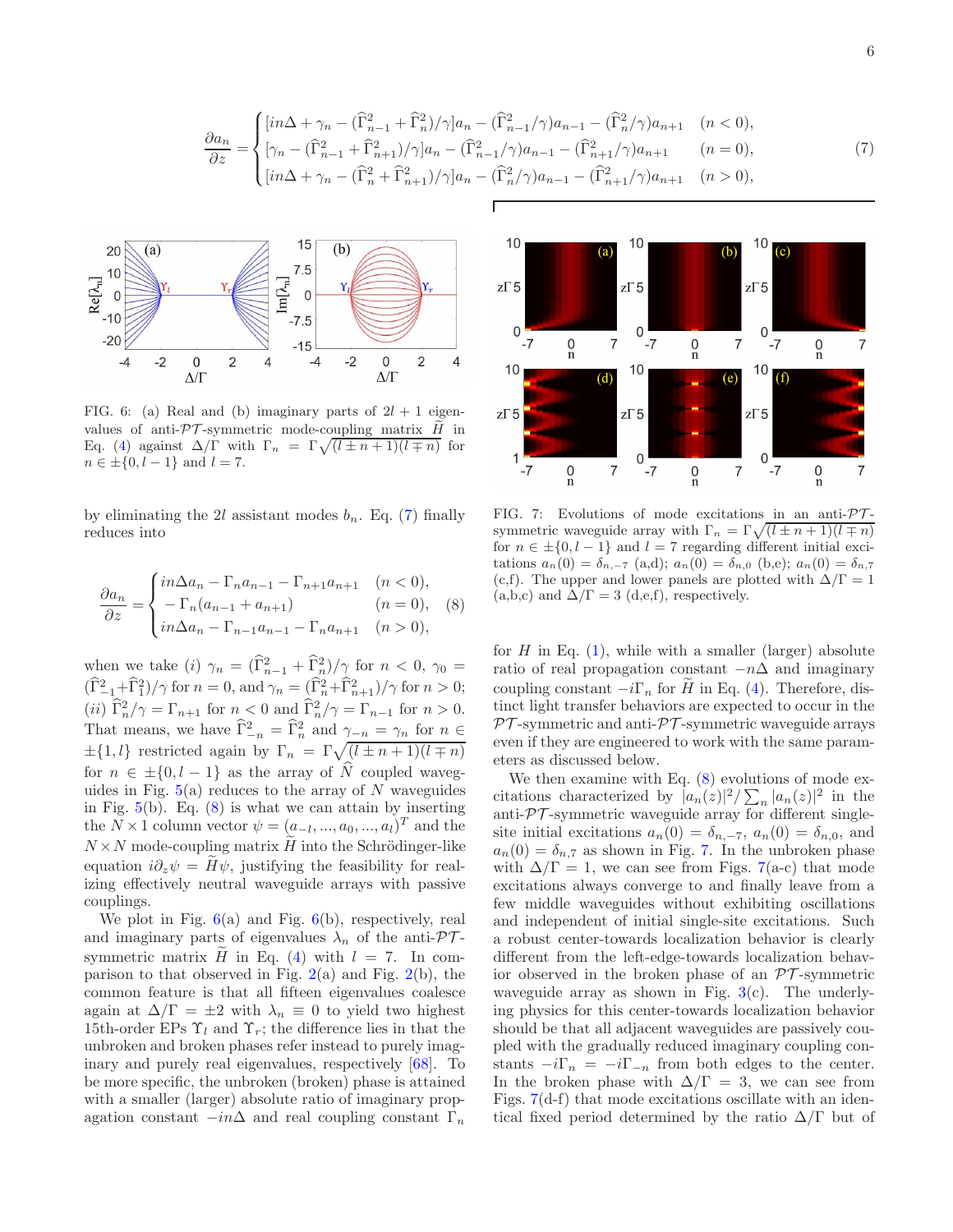

<span id="page-6-4"></span>FIG. 8: Evolutions of central  $(n = 0)$  mode excitations referring to different ratios of  $\Delta/\Gamma$  in an anti- $\mathcal{PT}$ -symmetric waveguide array with  $\Gamma_n = \Gamma \sqrt{(l \pm n + 1)(l \mp n)}$  for  $n \in$  $\pm \{0, l-1\}$  and  $l = 7$  regarding the initial excitation  $a_n(0) =$  $\delta_{n,0}$ .

different centers identical to origins of single-site excitations. This more localized origin-centered oscillation may be attributed to a larger ratio  $\Delta/\Gamma = 3$  and is also very different from that observed in the unbroken phase of an  $PT$ -symmetric waveguide array as shown in Fig. [3\(](#page-2-2)a).

To gain a more intuitive insight into the transition between different light transfer behaviors, we focus on the central  $(n = 0)$  waveguide by examining  $|a_0(z)|^2/\Sigma_n|a_n(z)|^2$  in Fig. [8](#page-6-4) for different values of  $\Delta/\Gamma$ while a fixed initial excitation  $a_n = \delta_{n,0}$ . As the anti- $\mathcal{PT}$ symmetric waveguide array works at and below its Nthorder EP  $\Upsilon_r$ , consistent with that observed in Fig. [7\(](#page-5-3)b) but different from that observed in Fig. [4,](#page-3-0) the central mode excitation quickly decays to a steady value  $\sim 0.5$ independent of the ratio  $\Delta/\Gamma$ . As the anti- $\mathcal{PT}$ -symmetric waveguide array works above the Nth-order EP  $\Upsilon_r$ , consistent with that observed in Fig. [7\(](#page-5-3)e) but different from that observed in Fig. [4,](#page-3-0) the central mode excitation starts to oscillate with a period  $\delta z = 2\pi/\sqrt{\Delta^2 - 4\Gamma^2}$  tunable in an arbitrarily large range (unattainable yet in the  $\mathcal{PT}$ symmetric waveguide array) since  $\Delta/2\Gamma$  may approach

either unit or infinity. Hence, it is viable to attain a controlled output of mode excitation from the central waveguide by adjusting the ratio  $\Delta/\Gamma$ , which may serve as an efficient scheme of high-precision measurement on relevant parameters determining  $\Delta$  or  $\Gamma$ .

#### IV. CONCLUSIONS

In summary, we have studied nontrivial light transfer dynamics by working at and beyond one of two Nthorder EPs, referring to highest-degree degeneracies of all N eigenvalues of relevant mode-coupling matrices, in two non-Hermitian waveguide arrays exhibiting a  $\mathcal{PT}$  or an anti- $\mathcal{PT}$  symmetry. For the  $\mathcal{PT}$ -symmetric waveguide array with balanced gain and loss, light transfer dynamics is viable to switch between a unidirectional oscillation behavior in the unbroken phases, through a center-towards localization behavior at one Nth-order EP, to an edgetowards localization behavior in the broken  $\mathcal{PT}$  phases. For the anti- $\mathcal{PT}$ -symmetric waveguide array with passive couplings, light transfer dynamics is very different again in the broken and unbroken phases, hence supporting the transition between an origin-centered oscillation behavior and a center-towards localization behavior across one Nth-order EP. These drastic transitions of light transfer behaviors are expected to facilitate advanced photonic applications like sensitive optical switching and high-precision measurement, while providing also new perspectives for further theoretical studies.

#### Acknowledgments

This work is supported by National Natural Science Foundation of China (NO. 11704064 and No. 12074061), Fundamental Research Funds for the Central Universities (NO. 2412019FZ045), and Science Foundation of the Education Department of Jilin Province (NO. JJKH20211279KJ).

- <span id="page-6-0"></span>[1] C. M. Bender, "Making sense of non-Hermitian Hamiltonians," Rep. Prog. Phys. 70, 947-1018 (2007).
- [2] N. Moiseyev, Non-Hermitian Quantum Mechanics (Cambridge University Press, 2011).
- [3] L. Feng, R. El-Ganainy, and L. Ge, "Non-Hermitian photonics based on parity-time symmetry," Nat. Photonics 11, 752-762 (2017).
- [4] M. A. Quiroz-Juárez, A. Perez-Leija, K. Tschernig, B. M. Rodríguez-Lara, O. S. Magaña-Loaiza, K. Busch, Y. N. Joglekar, and R. de J. León-Montiel, "Exceptional points of any order in a single, lossy waveguide beam splitter by photon-number-resolved detection," Photon. Res. 7, 862- 867 (2019).
- <span id="page-6-1"></span>[5] Y. Ashida, Z. Gong, and M. Ueda, "Non-Hermitian

physics," Adv. Phys. 69, 249-435 (2020).

- <span id="page-6-2"></span>[6] L. Jin, X. Z. Zhang, G. Zhang, and Z. Song, "Reciprocal and unidirectional scattering of parity-time symmetric structures," Sci Rep. 6, 20976 (2016).
- [7] R. El-Ganainy, K. G. Makris, M. Khajavikhan, Z. H. Musslimani, S. Rotter, and D. N. Christodoulides, "Non-Hermitian physics and  $\mathcal{PT}$  symmetry," Nat. Phys. 14, 11-19 (2018).
- <span id="page-6-3"></span>[8] I. I. Arkhipov, A. Miranowicz, O. Di Stefano, R. Stassi, S. Savasta, F. Nori, and S. K. Ozdemir, "Scully-Lamb quantum laser model for parity-time-symmetric whisperinggallery microcavities: Gain saturation effects and nonreciprocity," Phys. Rev. A 99, 053806 (2019).
- [9] H. Zhou, J. Y. Lee, S. Liu, and B. Zhen, "Exceptional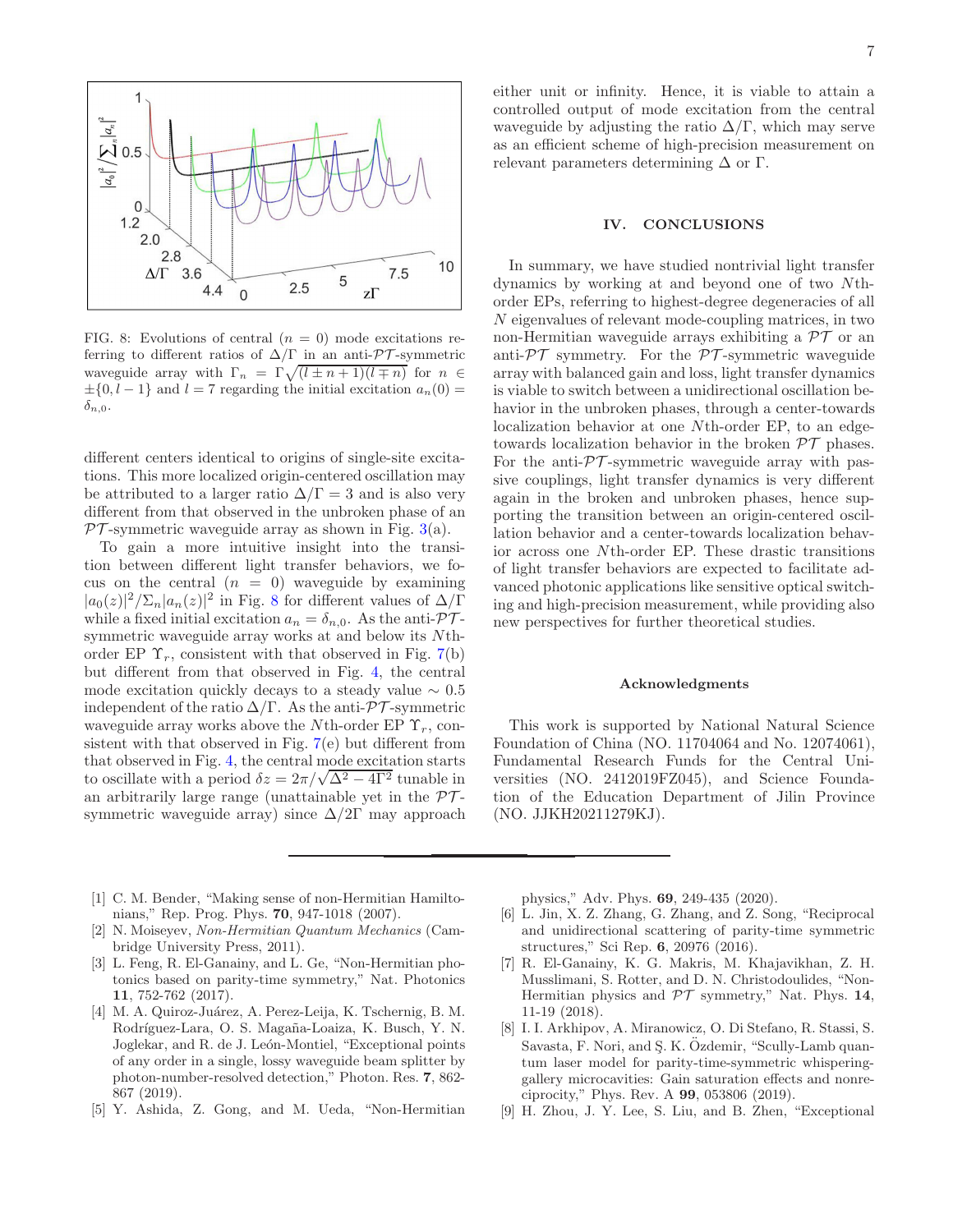surfaces in  $\mathcal{PT}$ -symmetric non-Hermitian photonic systems," Optica 6, 190-193 (2019).

- <span id="page-7-0"></span>[10] S. Soleymani, Q. Zhong, M. Mokim, S. Rotter, R. El-Ganainy, and S. K. Özdemir, "Chiral and degenerate perfect absorption on exceptional surfaces," Nat. Commun. 13, 599 (2022).
- <span id="page-7-1"></span>[11] S. Longhi, "Quantum interference and exceptional points," Opt. Lett. 43, 5371-5374 (2018).
- [12] M.-A. Miri, and A. Alù, "Exceptional points in optics and photonics," Science 363, eaar7709 (2019).
- <span id="page-7-2"></span>[13] S. K. Özdemir, S. Rotter, F. Nori, and L. Yang, "Parity–time symmetry and exceptional points in photonics," Nat. Mater. 18, 783-798 (2019).
- <span id="page-7-3"></span>[14] C. M. Bender, and S. Boettcher, "Real Spectra in non-Hermitian Hamiltonians having  $PT$  symmetry," Phys. Rev. Lett. 80, 5243-5246 (1998).
- [15] A. Mostafazadeh, "Pseudo-Hermiticity versus  $\mathcal{PT}$  symmetry: The necessary condition for the reality of the spectrum of a non-Hermitian Hamiltonian," J Math. Phys. 43, 205-214 (2001); "Pseudo-Hermiticity versus  $PT$ -symmetry. II. A complete characterization of non-Hermitian Hamiltonians with a real spectrum," J Math. Phys. 43, 2814-2816 (2002); "Pseudo-Hermiticity versus  $PT$ -symmetry III: Equivalence of pseudo-Hermiticity and the presence of antilinear symmetries," J Math. Phys. 43, 3944-3951 (2002).
- [16] L. Jin, "Asymmetric lasing at spectral singularities," Phys. Rev. A 97, 033840 (2018).
- <span id="page-7-4"></span>[17] C. A. Downing, D. Zueco, and L. Martín-Moreno, "Chiral current circulation and symmetry in a trimer of oscillators," ACS Photonics 7, 3401-341 (2020).
- <span id="page-7-5"></span>[18] F. Wang, X. Niu, X. Hu, T. Gu, X. Wang, J. Yang, H. Yang, Y. Ao, S. Wang, and Q. Gong, "All-optical mode-selective router based on broken anti- $\mathcal{PT}$  symmetry," Phys. Rev. Appl. 14, 044050 (2020).
- [19] H. C. Wu, L. Jin, and Z. Song, "Topology of an anti-parity-time symmetric non-Hermitian Su-Schrieffer-Heeger model," Phys. Rev. B 103, 235110 (2021).
- <span id="page-7-6"></span>[20] A. Bergman, Ro. Duggan, K. Sharma, M. Tur, A. Zadok and A. Alù, "Observation of anti-parity-time-symmetry, phase transitions and exceptional points in an optical fibre," Nat. Commun. 12, 486 (2021).
- <span id="page-7-7"></span>[21] L. Feng, X. Zhu, S. Yang, H. Zhu, P. Zhang, X. Yin, Y. Wang, and X. Zhang, "Demonstration of a large-scale optical exceptional point structure," Opt. Express 22, 1760-1767 (2014).
- <span id="page-7-8"></span>[22] K. Ding, G. Ma, M. Xiao, Z. Q. Zhang, and C. T. Chan, "Emergence, coalescence, and topological properties of multiple exceptional points and their experimental realization," Phys. Rev. X 6, 021007 (2016).
- [23] S. Lin, L. Jin, and Z. Song, "Symmetry protected topological phases characterized by isolated exceptional points," Phys. Rev. B 99, 165148 (2019).
- <span id="page-7-9"></span>[24] M. Parto, Y. G. N. Liu, B. Bahari, M. Khajavikhan, and D. N. "Christodoulides, "Non-Hermitian and topological photonics: optics at an exceptional point," Nanophotonics 10, 403-423 (2021).
- <span id="page-7-10"></span>[25] R. Fleury, D. Sounas, and A. Alu, "An invisible acoustic sensor based on parity-time symmetry," Nat. Commun. 6, 5905 (2015).
- [26] K. Ding, G. C. Ma, Z. Q. Zhang, and C. T. Chan, "Experimental demonstration of an anisotropic exceptional point," Phys. Rev. Lett.121, 085702 (2018).
- <span id="page-7-11"></span>[27] C. Chen, L. Jin, and R.-B. Liu, "Sensitivity of parameter estimation near the exceptional point of a non-Hermitian system," New. J Phys. 21, 083002 (2019).
- <span id="page-7-12"></span>[28] L. Chang, X. S. Jiang, S. Y. Hua, C. Yang, J. M. Wen, L. Jiang, G. Y. Li, G. Z. Wang, and M. Xiao, "Paritytime symmetry and variable optical isolation in activepassive-coupled microresonators," Nat. Photonics 8, 524- 529 (2014).
- [29] L. Jin, P. Wang, and Z. Song, "One-way light transport controlled by synthetic magnetic fluxes and  $\mathcal{PT}$ symmetric resonators," New. J Phys. 19, 015010 (2017).
- [30] H.-K. Lau, and A. A. Clerk, "Fundamental limits and non-reciprocal approaches in non-Hermitian quantum sensing," Nat. Commun. 9, 4320 (2018).
- <span id="page-7-13"></span>[31] W. E. Hayenga, M. Parto, J. Ren, F. O. Wu, M. P. Hokmabadi, C. Wolff, R. El-Ganainy, N. A. Mortensen, D. N. Christodoulides, and M. Khajavikhan, "Direct Generation of Tunable Orbital Angular Momentum Beams in Microring Lasers with Broadband Exceptional Points," ACS Photonics 6, 1895-1901 (2019).
- <span id="page-7-14"></span>[32] H. Hodaei, A. U. Hassan, S. Wittek, H. Garcia-Gracia, R. El-Ganainy, D. N. Christodoulides, and M. Khajavikhan, "Enhanced sensitivity at higher-order exceptional points," Nature 548, 187-191 (2017).
- [33] H. Jing, S. K. Özdemir, H. Lü, and F. Nori, "High-order exceptional points in optomechanics," Sci Rep. 7, 3386 (2017).
- [34] C. Zeng, Y. Sun, G. Li, Y. Li, H. Jiang, Y. Yang, and H. Chen, "Enhanced sensitivity at high-order exceptional points in a passive wireless sensing system," Opt. Express 27, 27562-27572 (2019).
- [35] I. I. Arkhipov, F. Minganti, A. Miranowicz, and F. Nori, "Generating high-order quantum exceptional points in synthetic dimensions," Phys. Rev. A 104, 012205 (2021).
- <span id="page-7-15"></span>[36] M. H. Teimourpour, Q. Zhong, M. Khajavikhan, R. El-Ganainy, "Higher Order Exceptional Points in Discrete Photonics Platforms," in: Parity-time Symmetry and Its Applications, D. Christodoulides, J. Yang, eds. (Springer Singapore, 2018) p. 261-275.
- <span id="page-7-16"></span>[37] M. H. Teimourpour, S. K. Özdemir, and R. El-Ganainy, "Reverse  $\mathcal{PT}$  phase transition across exceptional points of any order," EPL (Europhysics Letters) 119, 34003 (2017).
- [38] G.-Q. Zhang, and J. Q. You, "Higher-order exceptional point in a cavity magnonics system," Phys. Rev. B 99, 054404 (2019).
- [39] X. Fang, N. J. R. K. Gerard, Z. Zhou, H. Ding, N. Wang, B. Jia, Y. Deng, X. Wang, Y. Jing, and Y. Li, "Observation of higher-order exceptional points in a non-local acoustic metagrating," Commun. Phys. 4, 271 (2021).
- [40] Y. Wu, P. Zhou, T. Li, We. Wan, and Y. Zou, "Highorder exceptional point based optical sensor," Opt. Express 29, 6080-6091 (2021).
- <span id="page-7-17"></span>[41] A. Roy, S. Jahani, Q. Guo, A. Dutt, S. Fan, M.-A. Miri, and A. Marandi, "Nondissipative non-Hermitian dynamics and exceptional points in coupled optical parametric oscillators," Optica 8, 415-421 (2021).
- <span id="page-7-18"></span>[42] B. M. Rodríguez-Lara and J. Guerrero, "Optical finite representation of the Lorentz group," Opt. Lett. 40, 5682-5685 (2015).
- <span id="page-7-19"></span>[43] E. M. Graefe, U. Günther, H. J. Korsch, and A. E. Niederle, "A non-Hermitian  $\mathcal{PT}$  symmetric Bose-Hubbard model: eigenvalue rings from unfolding higher-